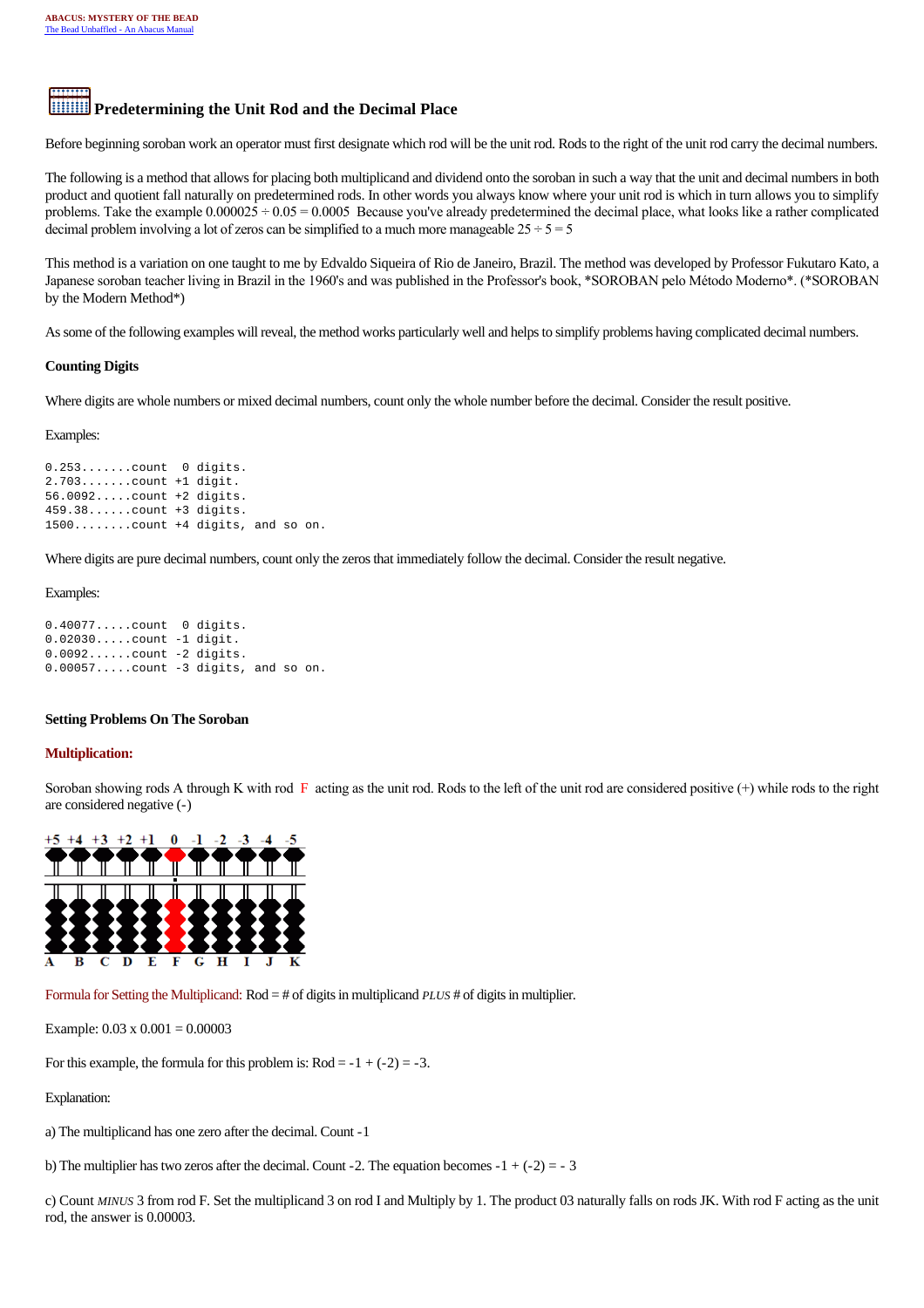Further examples for multiplication

 $30 \times 8...$ ........R =  $2 + 1 = 3$ , set multiplicand 30 on rods CD  $2 \times 3.14$ .........R =  $1 + 1 = 2$ , set multiplicand 2 on rod D  $12 \times 0.75......$   $R = 2 + 0 = 2$ , set multiplicand 12 on rods DE  $0.97 \times 0.1$ .......R =  $0 + 0 = 0$ , set multiplicand 97 on rods FG  $0.5 \times 0.004......$   $R = 0 + (-2) = -2$ , set multiplicand 5 on rod H

#### **Division:**

Soroban showing rods A through K with rod  $\overline{F}$  acting as the unit rod. Rods to the left of the unit rod are considered positive (+) while rods to the right are considered negative (-)



Formula for Setting the Dividend:  $Rod = #$  of digits in dividend *MINUS* (# of digits in divisor + 2)

Example:  $0.0032 \div 0.00016 = 20$ 

For this example, the formula becomes:  $Rod = -2 - (-3 + 2) = -1$ .

Explanation:

a) The dividend has two zeros after the decimal. Count -2.

b) The divisor has three zeros after the decimal. Count *MINUS*  $(-3 + 2) = +1.*$ 

Putting it all together the equation becomes  $-2 + 1 = -1$ .

c) Count *MINUS* 1 from rod F. Set the dividend 32 on rods GH and divide by 16. Following "Rule I" for placing the first quotient number, the answer 2 naturally falls on rods E. With rod F acting as the unit rod, the answer shows 20.

*For more on "Rule I", please see [Quotient Rules.](http://webhome.idirect.com/~totton/abacus/pages.htm#Quotient1)*

## Further examples for division

 $365 \div 0.5......$   $R = 3 - (0 + 2) = 1$ , set dividend 365 on rods EFG  $0.02 \div 0.4$ ........R =  $-1$  -  $(0 + 2)$  =  $-3$ , set dividend 2 on rod I  $0.09 \div 0.003...$   $\ldots$   $R = -1 - (-2 + 2) = -1$ , set dividend 9 on rod G  $64 \div 32.........$   $R = 2 - (2 + 2) = -2$ , set dividend 64 on rods HI  $640 \div 32.........$   $R = 3 - (2 + 2) = -1$ , set dividend 640 on rods GHI  $0.004 \div 0.0002...$  R = -2 -  $(-3 + 2) = -1$ , set dividend 4 on rod G

\* Two negatives multiplied together equal a positive. ex. -  $(-3 + 2) = +1$ 

## **Quick Glance Table - Ciphering the Divisor**

We know the formula for setting the dividend onto the soroban is  $\text{rod} = \# \text{ of digits in dividend}$  *MINUS* (# of digits in divisor + 2)

#### **I've always broken the formula into two sections.**

**The Dividend:** The first part of the formula is ciphering the rod count for the dividend and is the easy part. As shown above in the *counting digits* section, take the dividend and count either the whole numbers before the decimal or the trailing zeros after the decimal. It's that simple.

The Divisor: On the other hand, the second divisor portion of the formula takes a little more figuring. The following table illustrates how to easily cipher the rod count for the divisor. FYI, committing the table to memory isn't really necessary. I've found that all I really have to remember is that 0.00n has no count after which everything falls into place and setting the dividend correctly onto the soroban takes but a moment.